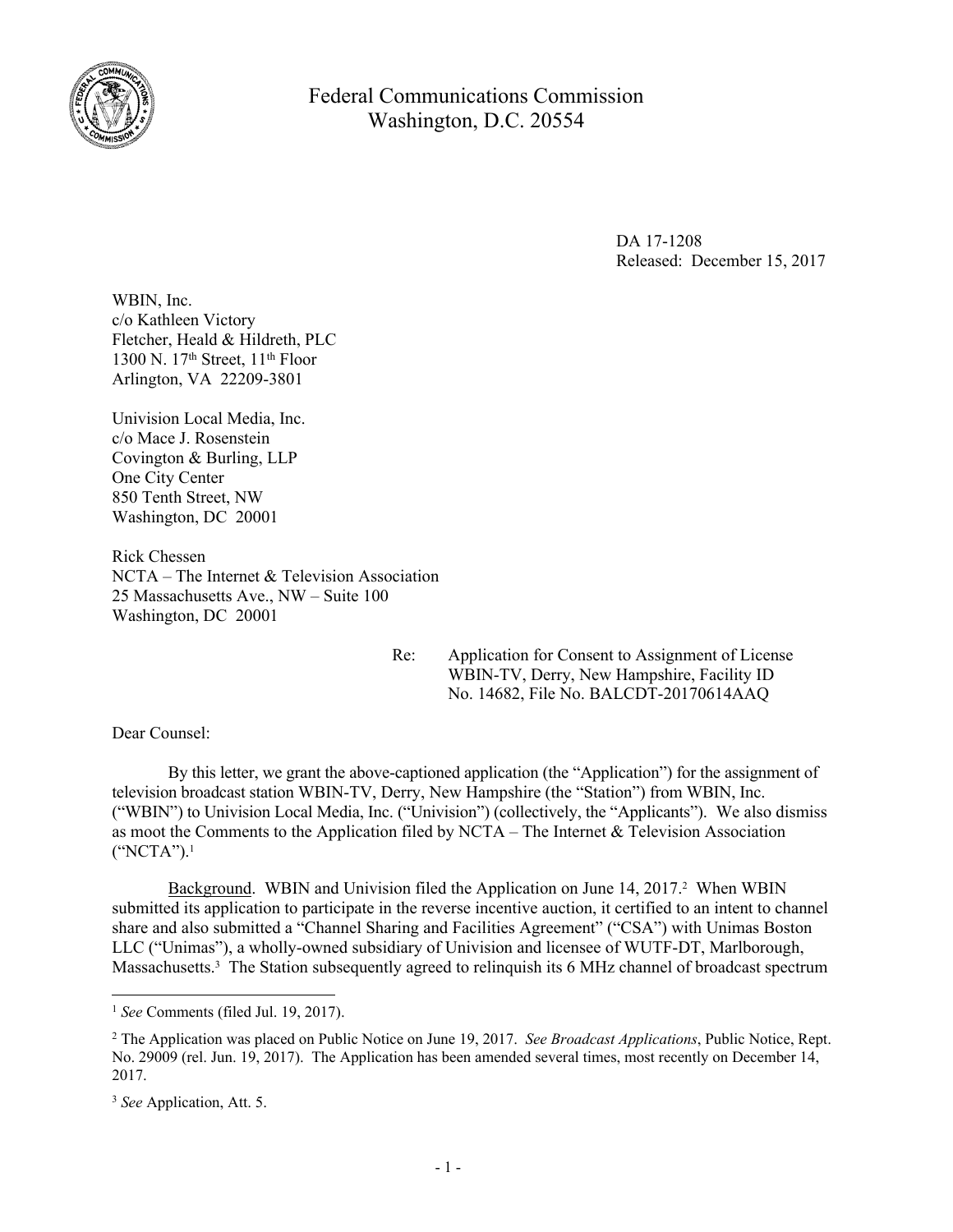in the Commission's incentive auction.<sup>4</sup> On May 4, 2017, WBIN applied for a construction permit to implement the CSA, and on May 23, 2017, the Commission granted that application and issued the construction permit.<sup>5</sup>

WBIN filed the license to cover the construction permit on September 18, 2017, and it was granted on September 27, 2017.<sup>6</sup>

On July 19, 2017, NCTA filed its Comments, in which it argues that "must-carry rights should not attach to broadcast stations that (1) relinquish their spectrum in the auction, and (2) elect to channel share with another broadcast station but seek to transfer their licenses before the station has constructed its shared channel facilities and commenced operations at the shared location."<sup>7</sup> NCTA argues that the Spectrum Act's provisions providing for must-carry rights for channel sharees<sup>8</sup> should be narrowly construed so as to apply only where a relinquishing licensee has not only obtained a construction permit, but has built out and commenced operation on its station's facilities.<sup>9</sup> NCTA reasons that there is no policy justification to confer a windfall on a licensee that elects to sell its license before it has constructed its shared channel facilities.<sup>10</sup>

On July 28, 2017, the Applicants filed a response to the Comments, seeking dismissal of the Comments on four separate bases. First, the Applicants assert that NCTA's arguments are moot and do not require any Commission decision on the merits because the Station already holds a channel sharing construction permit, and the Applicants are actively making operational plans to implement the permit and file a license.11 Second, Applicants argue that NCTA has not demonstrated how it or its members would be affected by a grant, because grant of the application and consummation will not result in any new or increased carriage rights for the Station.12 Third, Applicants maintain that the Station's current valid election of must-carry status for the 2015-17 cycle on local cable systems will not subject any cable operator to any additional obligation post-transaction.13 Fourth, the Applicants contend that NCTA seeks to alter the plain language of the Spectrum Act to impose a policy-based condition that would suspend the

7 Comments at 1.

<sup>8</sup> Middle Class Tax Relief and Job Creation Act of 2012, Pub. L. No. 112-96, § 6403 (codified at 47 U.S.C. § 1452), 126 Stat. 156 (2012) ("Spectrum Act")).

<sup>9</sup> Comments at 3-4.

<sup>11</sup> Response to Comments at 1-2.

<sup>12</sup> *Id.* at 2.

<sup>4</sup> *See Incentive Auction Closing and Channel Reassignment*, Public Notice, 32 FCC Rcd 2786, 2867, App. A (2017).

<sup>5</sup> *See* LMS File No. 0000024461.

<sup>6</sup> LMS File No. 0000030000.

<sup>10</sup> Comments at 4 (citing *Expanding the Economic and Innovation Opportunities of Spectrum Through Incentive Auctions*, Report and Order, 30 FCC Rcd 6668, 6676, para. 20 (2015) ("*Channel Sharing Reconsideration Order*") ("We agree that allowing term-limited CSAs will encourage channel sharing bids in the incentive auction by allowing parties to end the channel sharing relationship if they choose while still having the opportunity to continue operating.").

<sup>&</sup>lt;sup>13</sup> *Id.* The Station has also submitted several letters into its public inspection file electing mandatory carriage for the 2018-2020 cycle. *See*, *e.g.*, Letter from Gerry McGavick, General Manager, WBIN-TV, to Comcast Communications, LLC (dated Sep. 7, 2017).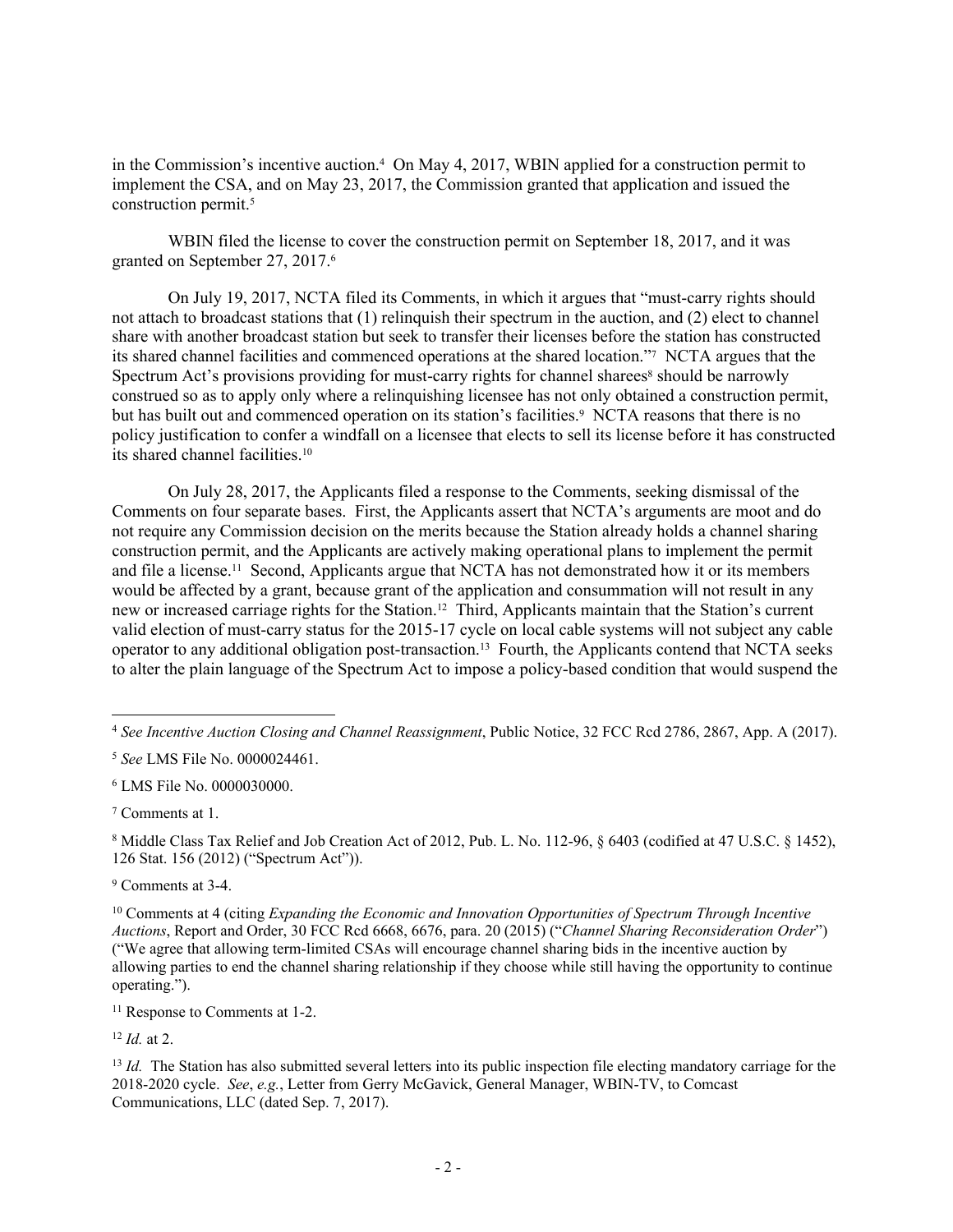Station's must-carry rights on its current channel, and presumably restore those rights only when channelsharing is implemented.<sup>14</sup>

At the time the application was filed, Univision held a veto right with respect to any sale of WUNI(TV), Worcester, Massachusetts, which is licensed to a subsidiary of Entravision Communications Corporation and is an affiliate of the Univision Television Network.15 In the 2003 *Hispanic Broadcasting* decision, the Commission found that such a relationship would result in attribution of an Entravision television station to Univision.16 Common attributable interests in WBIN-TV, WUNI(TV), and WUTF-DT, which are all licensed in the Boston, Massachusetts Designated Market Area ("DMA"), would violate the local television ownership rule.17 On December 14, 2017, the Applicants submitted as an amendment to the Application a Voting and Proxy Agreement altering Univision's right to veto the sale of WUNI(TV). We find that the Voting and Proxy Agreement renders any interest of Univision in WUNI(TV) nonattributable, consistent with Commission precedent.<sup>18</sup>

Discussion. To the extent the Comments can be considered an informal objection to the pending application, we dismiss them as moot. As mentioned above, since the Comments have been filed, a license to cover channel sharing operations for WBIN has been filed, granted, and the station is currently operating as a channel sharee. Thus, we find that the Applicants have effectively "commenced operations" as requested in the Comments. We dismiss, therefore, the Comments as moot. We condition this grant upon the Voting and Proxy Agreement between Univision and Entravision remaining in full force and effect.

Conclusion. Having reviewed the Application, pleadings, and other facts before us, we conclude that grant of the Application as requested will comply with the Commission's rules and section 310(d) of the Act. We conclude that Univision is fully qualified and that grant will serve the public interest, convenience, and necessity. Nevertheless, our conclusion here is without prejudice to any subsequently filed carriage complaint.

ACCORDINGLY, IT IS ORDERED, that the Comments filed by NCTA – The Internet  $\&$ Television Association ARE DISMISSED.

<sup>14</sup> Response to Comments at 3.

<sup>&</sup>lt;sup>15</sup> See Application, Exh. 16, "Attributable Station Interests" at 5 n.4

<sup>16</sup> *Shareholders of Univision Communications Inc.*, Memorandum Opinion and Order, 22 FCC Rcd 5842, 5845 n. 21, *citing Shareholders of Hispanic Broadcasting Corporation*, Memorandum Opinion and Order, 18 FCC Rcd 18834, 18852 (2003) ("*Hispanic Broadcasting*")).

<sup>17</sup> 47 C.F.R. § 73.3555(b) ("An entity may directly or indirectly own, operate, or control *two* television stations licensed in the same DMA . . . only under one or more of the following conditions . . . .") (emphasis added).

<sup>18</sup> *Consent to Transfer Control of License Subsidiaries of Media General, Inc., from Shareholders of Media General, Inc. to Nexstar Media Group, Inc*., Memorandum Opinion and Order, 32 FCC Rcd 183, 186, para. 5 n.15 (2017 MB, WCB) (relying on a Voting and Proxy Agreement between two related shareholders and Nexstar to ensure that their combined voting interest in Nexstar would not exceed the five percent attribution threshold).